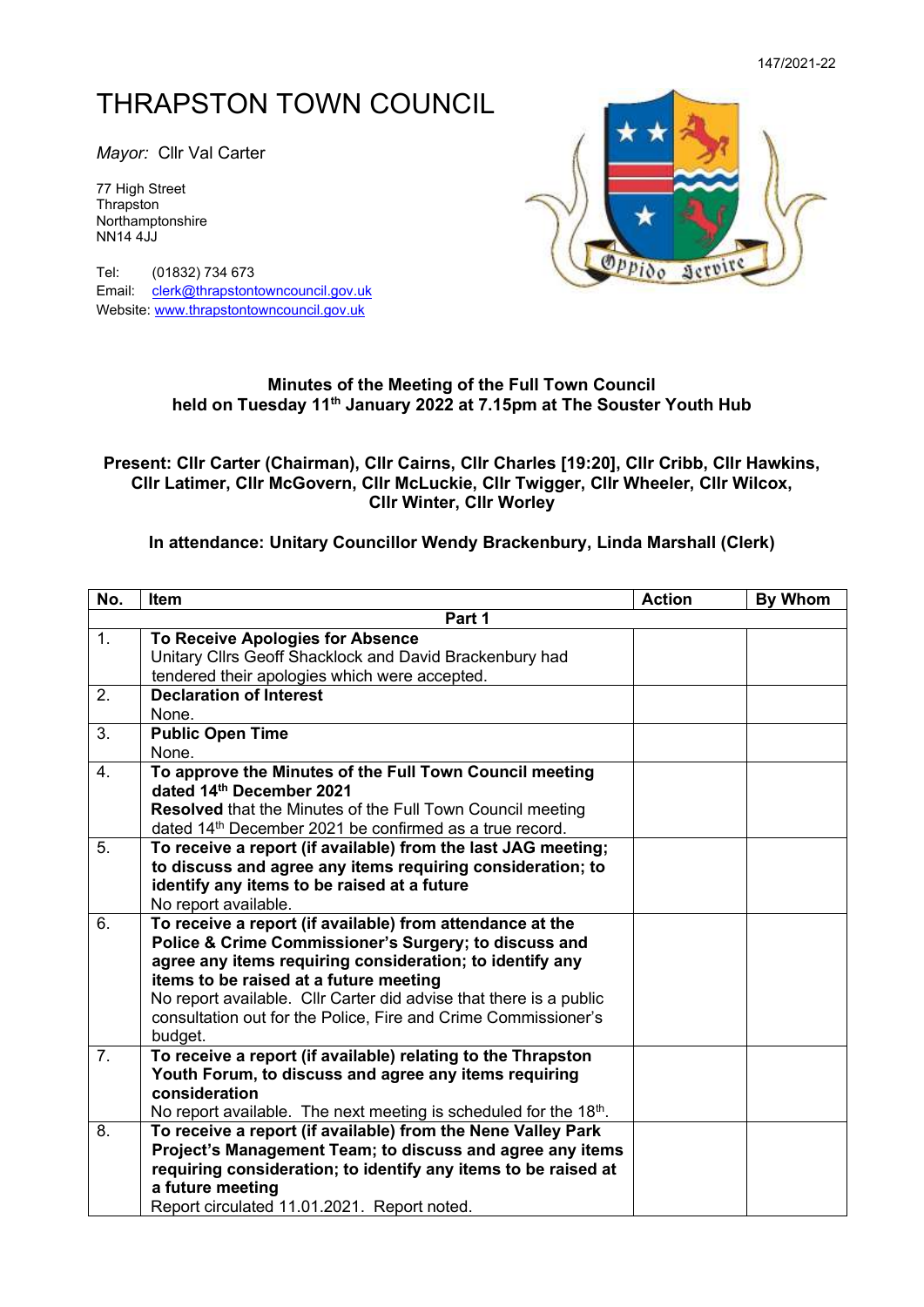| 9.  | To receive a verbal update from the Chairman of the                        |               |                   |
|-----|----------------------------------------------------------------------------|---------------|-------------------|
|     | <b>Planning &amp; Asset Management Committee</b>                           |               |                   |
|     | Cllr Worley briefed the meeting on key points arising from the             |               |                   |
|     | recent Planning & Asset Management Committee meeting. To                   |               |                   |
|     | be noted that Minutes giving a detailed account of meetings are            |               |                   |
|     | available on the Council's website.                                        |               |                   |
|     | Cllr Charles arrived at the meeting.                                       |               |                   |
| 10. | To receive a verbal update from the Chairman of the Finance                |               |                   |
|     | & Devolution Committee                                                     |               |                   |
|     | There had not been a Finance & Devolution Committee meeting.               |               |                   |
|     | Next meeting 18.01.2022.                                                   |               |                   |
| 11. | To receive a verbal update from the Chairman of the Events                 |               |                   |
|     | & Community Engagement Committee                                           |               |                   |
|     | There had not been an Events & Community Engagement                        |               |                   |
|     | meeting. Next meeting 25.01.2022.                                          |               |                   |
| 12. | To receive a verbal update from the Chairman of the                        |               |                   |
|     | <b>Personnel Committee</b>                                                 |               |                   |
|     | There had not been a Personnel Committee meeting. Next                     |               |                   |
|     | meeting 18.01.2022.                                                        |               |                   |
| 13. | To note Full Council training on Finance scheduled for                     |               |                   |
|     | Wednesday 19th January 2022                                                |               |                   |
|     | Noted.                                                                     |               |                   |
| 14. | To receive and discuss a report from the Facilities Manager                |               |                   |
|     | relating to the problem of condensation in the Peace Park                  |               |                   |
|     | Well, together with a quote from Anglian Pumping Services,                 |               |                   |
|     | and agree action                                                           |               |                   |
|     | Report noted. It was considered that the quote was high. It was            | Monitor the   | <b>Facilities</b> |
|     | resolved to wait and see if the condensation problem resolves              | condensation  |                   |
|     | itself over the summer and whether it was due to the structure             | problem       |                   |
|     | being new. It was agreed that from Spring onwards the facilities           |               |                   |
|     | team should monitor the condensation by wiping it clear and then           |               |                   |
|     | checking how long it takes to form again. To be reviewed later in          |               |                   |
|     | the year.                                                                  |               |                   |
| 15. | To engage with the Northants CALC Asset Mapping Project                    |               |                   |
|     | (AMP) and to appoint an AMP Working Group comprising the                   |               |                   |
|     | <b>Clerk and 2 Councillors</b>                                             |               |                   |
|     | Following discussion it was resolved to take this to the Finance &         | F&D           | <b>Clerk</b>      |
|     | Devolution Committee.                                                      | Committee     |                   |
| 16. | To receive and consider correspondence from RBL                            |               |                   |
|     | Thrapston & District Branch relating to stone trough planters              |               |                   |
|     | being placed either side of the main memorial stone into                   |               |                   |
|     | which crosses of remembrance can be placed and agree                       |               |                   |
|     | action                                                                     |               |                   |
|     | The request was <b>agreed in principle</b> , subject to clarification on a | Obtain        | <b>Clerk</b>      |
|     | couple of points: (i) the exact location of the planters; (ii) who will    | clarification |                   |
|     | attend to and maintain the planters at other times of the year.            |               |                   |
| 17. | To review charges for hire of Thrapston Plaza for the Nene                 |               |                   |
|     | Valley Park Project Management Team and agree action                       |               |                   |
|     | It was resolved that the group could have the Plaza free of                |               |                   |
|     | charge on Friday 28 <sup>th</sup> January from 5pm to 8pm. It was          |               |                   |
|     | confirmed that there are no plans for a further meeting.                   |               |                   |
| 18. | To review the Council's intention when sending/receiving                   |               |                   |
|     | correspondence and determine whether amendments to                         |               |                   |
|     | <b>Standing Orders are required</b>                                        |               |                   |
|     | Cllr Carter advised that our Standing Orders stipulate that the            |               |                   |
|     | Proper Officer (the Clerk) shall receive and send general                  |               |                   |
|     | correspondence on behalf of the Council, except where there is a           |               |                   |
|     | resolution to the contrary.                                                |               |                   |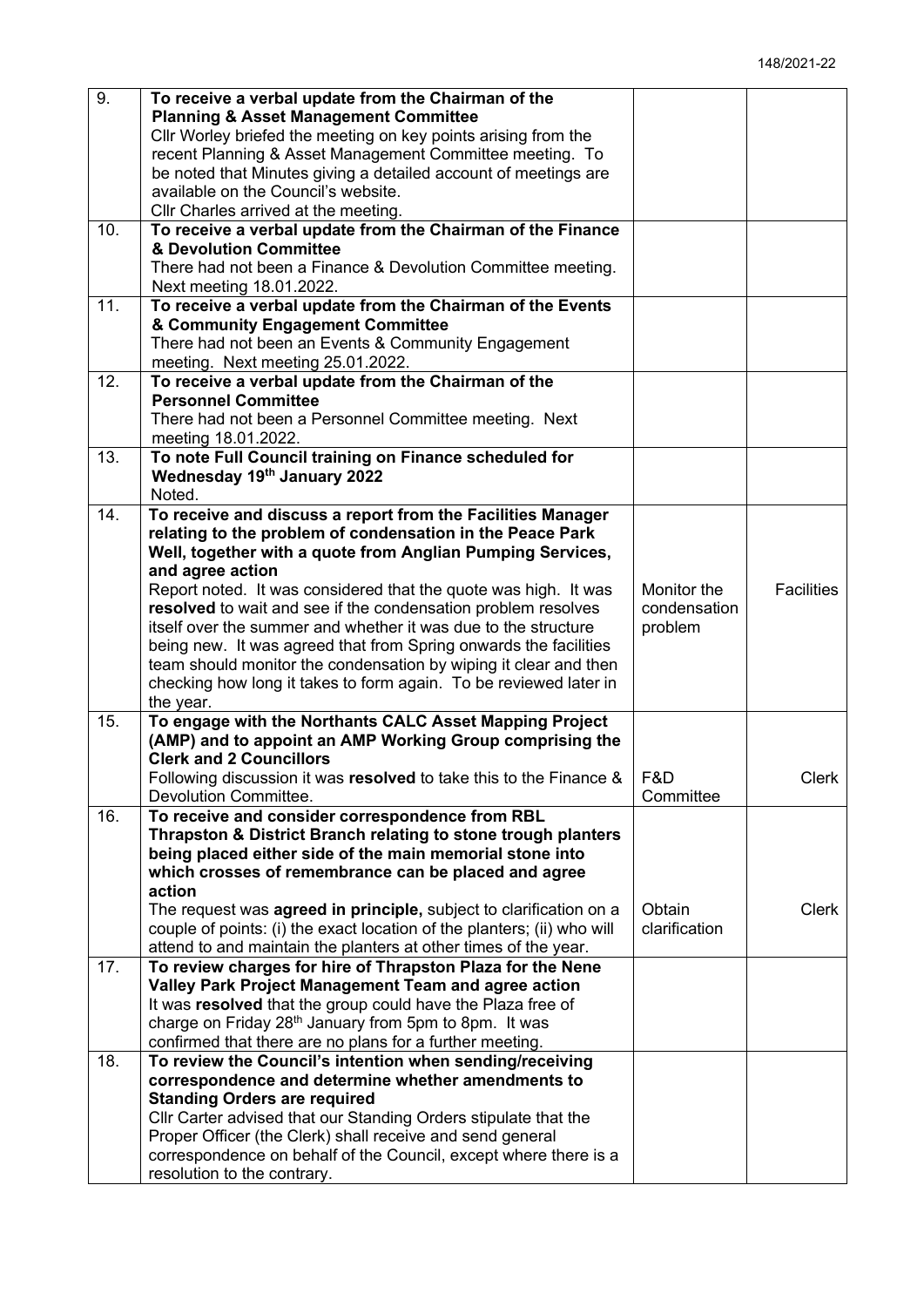|     | Cllr Carter advised of a situation where an email had been sent to                                                             |          |       |
|-----|--------------------------------------------------------------------------------------------------------------------------------|----------|-------|
|     | the Planning Committee members, her recollection was that Cllr                                                                 |          |       |
|     | Worley with the Assistant Clerk would draft a response.                                                                        |          |       |
|     | As it was Cllr Worley responded directly.                                                                                      |          |       |
|     | CIIr Worley asked for clarification from the Clerk that councillors                                                            |          |       |
|     | can reply how they wish, without reference to the Clerk, to any                                                                |          |       |
|     | emails that they receive.                                                                                                      |          |       |
|     | The Clerk clarified the advice from NCALC, stating that if an email                                                            |          |       |
|     | is sent to committee members then it is deemed as being sent to                                                                |          |       |
|     | the Council, and therefore any response should be sent via the                                                                 |          |       |
|     | Proper Officer in accordance with Standing Orders.                                                                             |          |       |
|     | It was further clarified that Councillors are permitted to respond to                                                          |          |       |
|     | <i>informal</i> emails, e.g. Q: "Dear Cllr Smith, I see your committee                                                         |          |       |
|     | meeting is tonight, please could you confirm the start time?" A:                                                               |          |       |
|     | "Our meeting starts at 7pm".                                                                                                   |          |       |
|     | The Clerk further confirmed that a councillor can respond to an                                                                |          |       |
|     | email if it is set out very clearly in that email that the response is                                                         |          |       |
|     | personal and not that of the Council.                                                                                          |          |       |
|     | Other longstanding councillors also confirmed that the practice is                                                             |          |       |
|     | that all correspondence goes through the Clerk.                                                                                |          |       |
|     | Cllr Worley's opinion which he voiced to all councillors is that any                                                           |          |       |
|     | councillor is permitted to respond to any email received in any                                                                |          |       |
|     | way that they want without seeking the permission of or                                                                        |          |       |
|     | consulting with the Clerk and that this Council cannot stop them<br>from doing so.                                             |          |       |
|     | Cllr Worley was offered three-way meeting with Danny Moody of                                                                  |          |       |
|     | NCALC and the Clerk if he wished to pursue this further.                                                                       |          |       |
| 19. | To determine whether to continue with the arrangement with                                                                     |          |       |
|     | Northamptonshire Highways that the Town Council                                                                                |          |       |
|     | continues with the cutting of grass within the highway under                                                                   |          |       |
|     | the provision of Section 136 of the Local Government Act                                                                       |          |       |
|     | 1972 and receives the sum of £1,435.25 towards the cost of                                                                     |          |       |
|     | carrying out this work                                                                                                         |          |       |
|     | The following was noted:                                                                                                       |          |       |
|     | In the last financial year the Council paid £8,338 for verge<br>(i)                                                            |          |       |
|     | cutting.                                                                                                                       |          |       |
|     | In this financial year the Council have paid, to date,<br>(ii)                                                                 |          |       |
|     | £6,641.                                                                                                                        |          |       |
|     | (iii)<br>The grant received from NNC is £1435.25 towards the                                                                   |          |       |
|     | costs.                                                                                                                         |          |       |
|     | We are in contract with our Grounds Maintenance<br>(iv)<br>Contractor until 31 <sup>st</sup> March 2023.                       |          |       |
|     |                                                                                                                                |          |       |
|     | Taking the above into account it was resolved to continue with<br>the arrangement with NNC for a further year, namely that the |          |       |
|     | Town Council will continue to carry out the cutting of the grass                                                               |          |       |
|     | within the highway under provision of Section 136 of the Local                                                                 |          |       |
|     | Government Act 1972 and receive the sum of £1435.25 from                                                                       |          |       |
|     | NNC towards the cost thereof.                                                                                                  |          |       |
| 20. | To receive and accept quotation from Epic Media for                                                                            |          |       |
|     | professional video and content production for Thrapston, as                                                                    |          |       |
|     | part of the Welcome Back Fund successfully secured                                                                             |          |       |
|     | It was resolved to accept the quotation from Epic Media for                                                                    |          |       |
|     | professional video and content product for Thrapston. It was                                                                   |          |       |
|     | agreed that Cllr Wilcox will liaise with the Clerk regarding content.                                                          |          |       |
| 21. | To receive a presentation from CIIr Worley regarding                                                                           |          |       |
|     | <b>Neighbourhood Planning</b>                                                                                                  |          |       |
|     | Cllr Worley delivered a presentation to the Council entitled A                                                                 |          |       |
|     | Quick Guide to the Planning System, following which Councillors                                                                |          |       |
|     | had the opportunity to raise any questions. Thanks were given to                                                               | Agenda   | Clerk |
|     | Cllr Worley and it was agreed to include on next months' agenda                                                                | 08.02.22 |       |